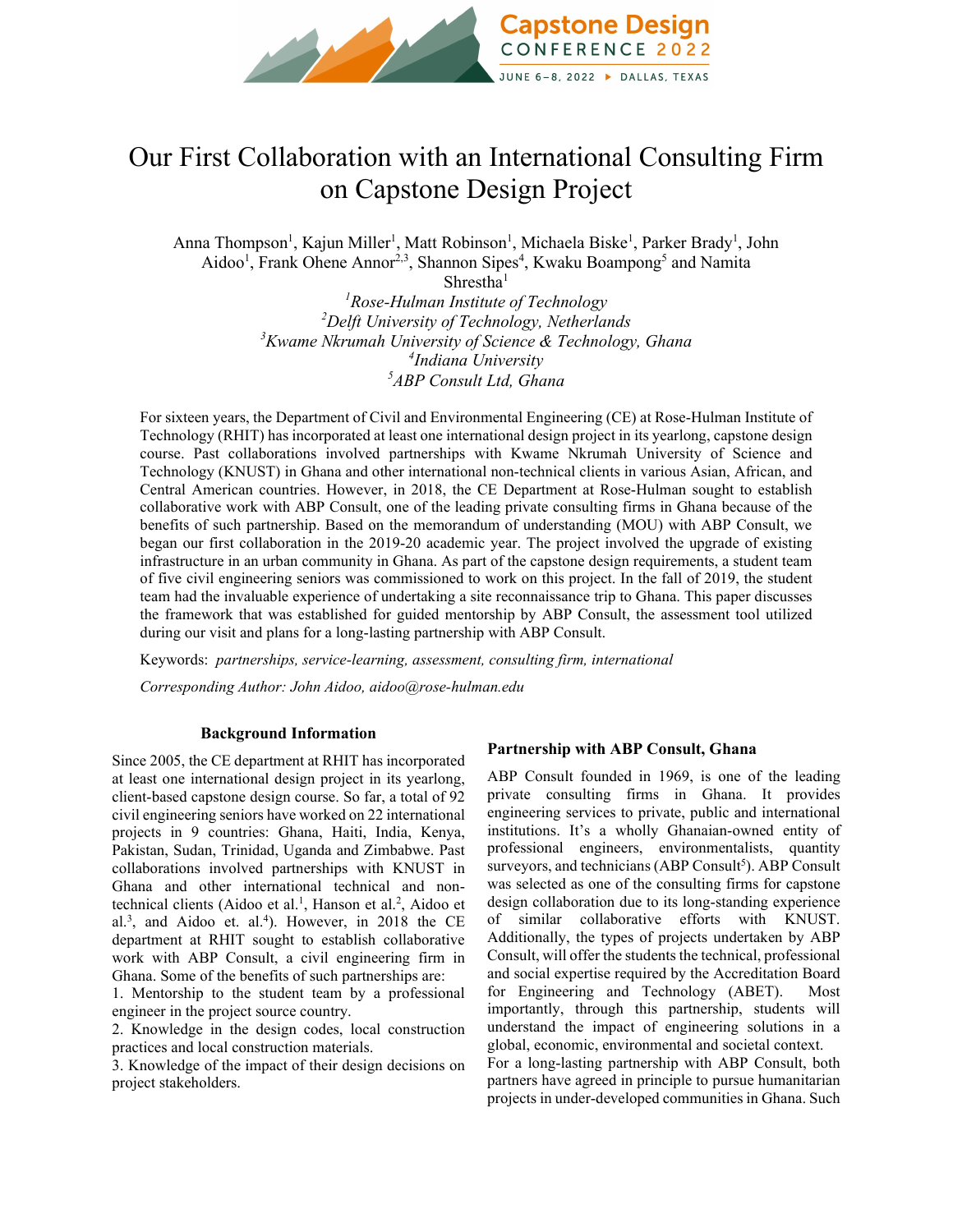projects will be initiated by creating master plans for the development of such communities. Subsequent senior design teams will work on different aspects of the master plan until the entire project is completed. Thus, ensuring the longevity of the partnership and providing a meaningful global service-learning to the students  $(Aidoo et. al.<sup>6</sup>).$ 

### **Framework for Collaboration with ABP Consult**

One of the biggest impediments with our collaboration with KNUST is the different academic timeline in both institutions: KNUST is on the semester system and Rose-Hulman on the quarter system. However, this problem is non-existent with our collaboration with ABP Consult. To facilitate student learning and establish a framework for mentorship, the CE department and ABP Consult created a timeline for key project deliverables, that promoted regular interactions between the student team and ABP Consult. In the fall, mentorship by ABP Consult consisted of providing region-specific geologic and soil mapping information, information about previous and current land use, photos of the site, and topographic data. In the winter, ABP Consult provided guidance with the technical design of the project: information on local construction and design practices, pertinent codes and related engineering data. In the spring, the student team had limited interactions with ABP Consult, since the student team was working on construction design, cost analysis and the final project report. Table 1 shows the timeline for key project deliverables for the capstone design course for fall, winter and spring quarters.

| <b>Ouarter</b> | <b>Timeline</b>  | <b>Deliverables</b>                                                                          | <b>Mentorship by</b><br><b>ABP Consult</b>                                                                 |
|----------------|------------------|----------------------------------------------------------------------------------------------|------------------------------------------------------------------------------------------------------------|
| Fall           | Sept. to<br>Nov. | Desk Study,<br>Geotechnical<br>Investigation,<br>Design Options<br>and Recommended<br>Design | Weekly meetings<br>via<br>videoconference                                                                  |
| Winter         | Dec. to<br>Feb.  | <b>Technical Design</b><br>for the Civil<br>Engineering Sub-<br>disciplines                  | Bi-weekly<br>meetings<br>Guidance with<br>codes, design<br>guides, local<br>construction<br>practices etc. |
| spring         | Mar. to<br>May.  | Constructability,<br>Land Development<br>and Cost<br>Public Meeting<br>Presentations         | Cost Estimate<br>Final Design<br>Report<br>Final<br>Presentation                                           |

**Table 1.0. Timeline for Key Project Deliverables**

# **Our First Humanitarian Project with ABP Consult**

Based on the MOU with ABP Consult, we began our first collaboration in the 2019-20 academic year. The project involved upgrading the existing infrastructure in an urban community in Ghana. The goal was to improve the livelihood of citizens in the Ayeduase community. The Ayeduase community, which is a suburb of the city of Kumasi, has been struggling to meet the growing demands on roadways, sewage systems and building development. This is partly due to the increased student population of the nearby Kwame Nkrumah University of Science and Technology (KNUST), the country's second largest tertiary institution.

The project site is made up of multiple locations across approximately 307 acres located on the eastern side of Kumasi. The area is relatively developed, occupied by both residential and commercial structures. The site also provides multiple high-traffic roadways, including both vehicle and pedestrian traffic. These two-lane roadways provide public transit services to the community. Drainage along the heavily trafficked roads appear to be functional but tend to flood during severe rainfall events (Thompson et. al.<sup>7</sup>).

As part of the capstone design requirements, a student team of five civil engineering seniors was commissioned to work on this project. Specifically, the project involved the structural design of a hostel, a geotechnical investigation for the hostel facility, the redesign of a congested intersection, design for major roadways, and the design of improved infrastructure for wastewater treatment and clean drinking water supply. This project provided a meaningful global service-learning experience to the students and a viable way of upgrading existing infrastructure in the Ayeduase community. In addition, the project provided a greater exposure of ABP Consult, their impact on the underprivileged, and greater awareness of the types of engineering services they provide.

# **Travel to Ghana with Student Team**

In the fall of 2019, the student team commissioned to work on the project had the invaluable experience of taking a 5-day site reconnaissance trip to Ghana. The goals for this trip were to obtain site-specific engineering data, to discuss the use of pertinent codes and local construction practices and to present their design proposal to the engineers at ABP Consult. In addition, the team obtained first-hand knowledge of how consulting firms operated in Ghana. The rationale for scheduling the trip prior to the winter quarter, was to make it feasible for the team to incorporate any new site-specific engineering data into their technical design after they returned to the United States.

To obtain site-specific engineering data, the team travelled to the project site in Kumasi, located about 155